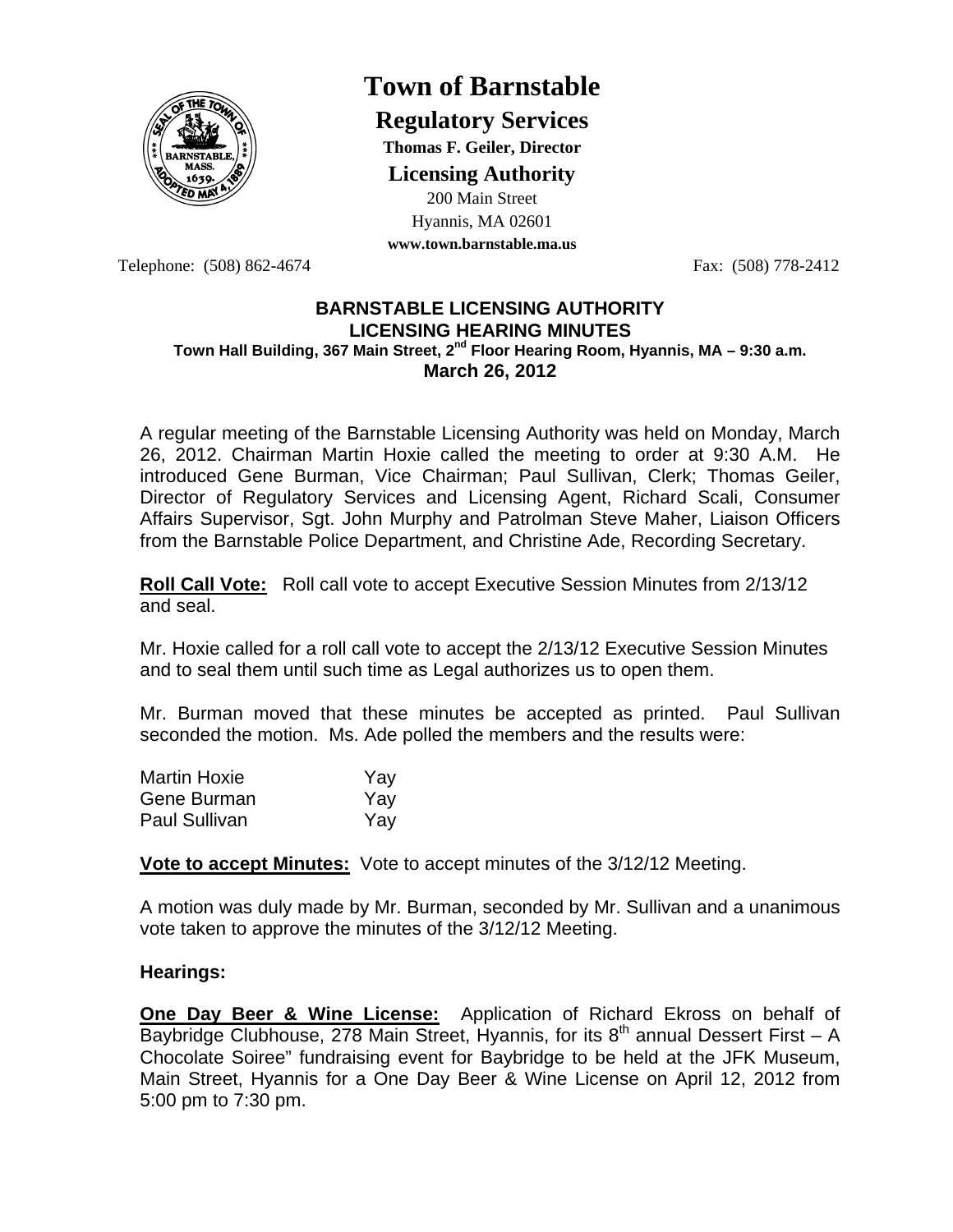A motion was duly made by Mr. Burman, seconded by Mr. Sullivan and a unanimous vote taken to continue the application of Richard Ekross on behalf of Baybridge Clubhouse, 278 Main Street, Hyannis, for its  $8<sup>th</sup>$  annual Dessert First – A Chocolate Soiree" fundraising event for Baybridge to be held at the JFK Museum, Main Street, Hyannis for a One Day Beer & Wine License on April 12, 2012 from 5:00 pm to 7:30 pm to the April 9, 2012 Licensing Authority Hearing as no-one was present for the application.

**One Day All Alcohol and One Day Entertainment Licenses:** Application of Bill Sykes on behalf of Promoter Line, Inc., 13 River Street, Plymouth, for a One Day All Alcohol and a One Day Entertainment License for Best Buddies Challenge Ride being held on June 2, 2012 starting at 7 am in Boston and finishing at 1014 Craigville Beach Road at 4 pm. The celebration will be held under a tent from 4 pm to 9 pm and include a lobster bake and a live band. Proceeds go to Best Buddies. Set up will be from May 31 to June 2, 2012. The event is expected to draw 1,500 people.

Mr. Sykes appeared for the application. This is the  $14<sup>th</sup>$  annual Best Buddies Challenge. It provides one to one friendships and jobs; started by Anthony Kennedy-Shriver. The first arrivals are at noon; the 5k starts at 8.

A motion was duly made by Mr. Burman, seconded by Mr. Sullivan and a unanimous vote taken to approve the application of Bill Sykes on behalf of Promoter Line, Inc., 13 River Street, Plymouth, for a One Day All Alcohol and a One Day Entertainment License for Best Buddies Challenge Ride being held on June 2, 2012 starting at 7 am in Boston and finishing at 1014 Craigville Beach Road at 4 pm. The celebration will be held under a tent from 4 pm to 9 pm and include a lobster bake and a live band. Proceeds go to Best Buddies. Set up will be from May 31 to June 2, 2012.

Mr. Geiler asked about the letter of concern from a neighbor – Mr. Sykes stated they have addressed it and will be working to correct any issues she may have.

**One Day All Alcohol and One Day Entertainment Licenses:** Application of Paul J. Covell on behalf of Barnstable County Deputy Sheriffs Association, 546 Main Street, South Dennis, for a One Day All Alcohol and a One Day Entertainment License for fundraising for the Association and Sheriff's Youth programs, to be held on March 30, 2012 from 6 pm to 12 pm at St. George Greek Orthodox Church, 1130 Falmouth Road, Centerville. They will have a guitar player performing.

Mr. Covell appeared for his application. This event is Friday. It is their annual event at the Greek Church. This year they have added a charity that they support – Cops for Kids with Cancer based in Boston and Dublin, Ireland. They look forward to a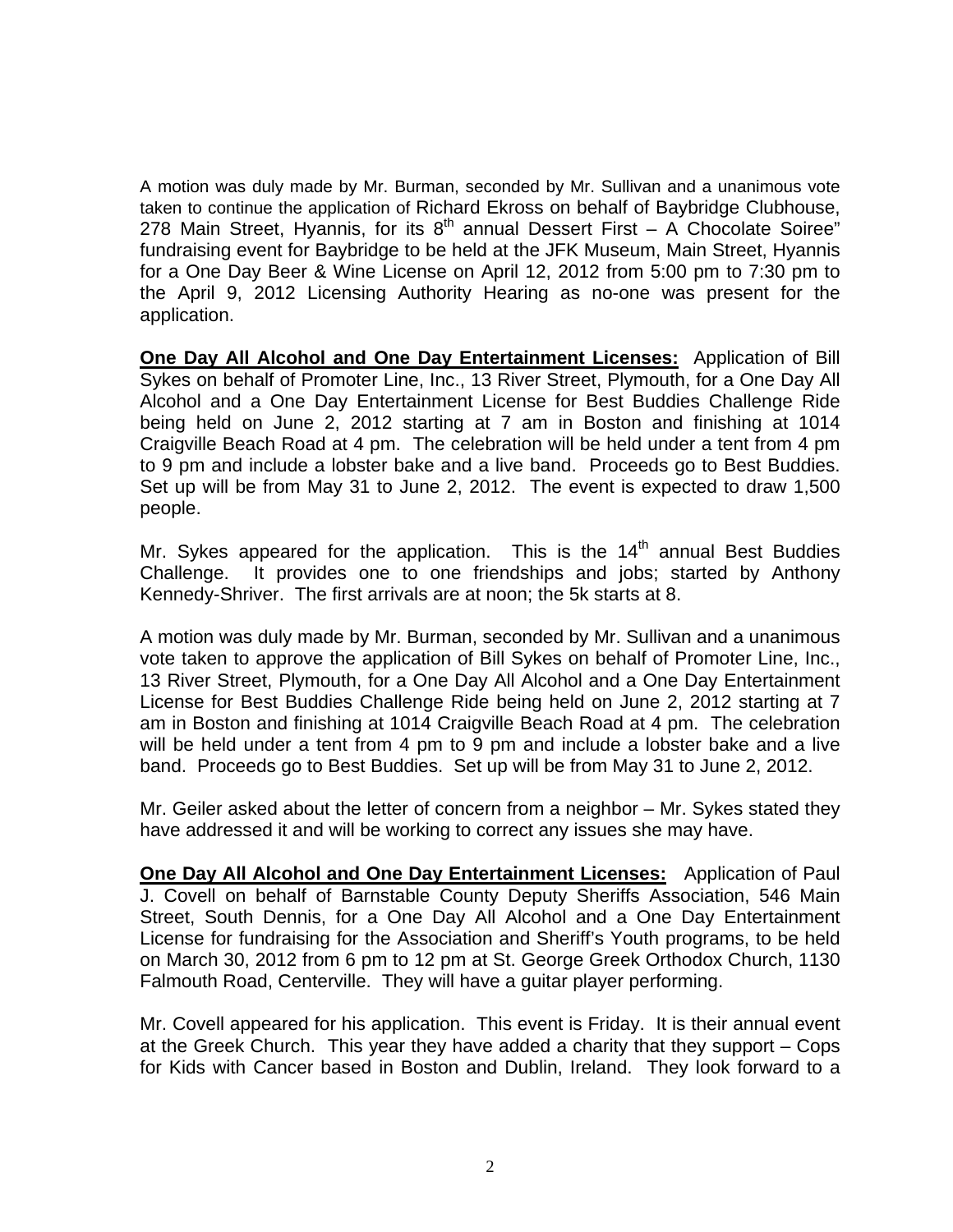successful evening. The alcohol will be under the control and dispensed by members of the sheriff's department.

A motion was duly made by Mr. Burman, seconded by Mr. Sullivan and a unanimous vote taken to approve the application of Paul J. Covell on behalf of Barnstable County Deputy Sheriffs Association, 546 Main Street, South Dennis, for a One Day All Alcohol and a One Day Entertainment License for fundraising for the Association and Sheriff's Youth programs, to be held on March 30, 2012 from 6 pm to 12 pm at St. George Greek Orthodox Church, 1130 Falmouth Road, Centerville.

**One Day Beer & Wine and One Day Entertainment Licenses:** Application of Elizabeth Butler on behalf of Centerville Public Library, 585 Main Street, Centerville, for a One Beer & Wine and a One Day Entertainment License for a fundraising event on May 5, 2012 from 4:30 pm to 7:30 pm to include wine & beer tastings and a jazz combo will perform.

This is their 9<sup>th</sup> time and largest fundraiser. It will be for operations not expansion as asked by Mr. Hoxie.

A motion was duly made by Mr. Burman, seconded by Mr. Sullivan and a unanimous vote taken to approve the application of Elizabeth Butler on behalf of Centerville Public Library, 585 Main Street, Centerville, for a One Beer & Wine and a One Day Entertainment License for a fundraising event on May 5, 2012 from 4:30 pm to 7:30 pm to include wine & beer tastings and a two entertainers will perform.

**One Day All Alcohol License:** Application of Mary Lyons of Casual Gourmet, 31 Richardson Road, Centerville for Duffy Health Center of Hyannis, for a One Day All Alcohol License for its  $3<sup>rd</sup>$  annual fundraising gala to be held at Rectrix Aerodrome, 730 Barnstable Road, Hyannis on May 11, 2012 from 6:00 pm to 10:00 pm.

Mary Lyons appeared for the 3<sup>rd</sup> annual Duffy fundraiser. The time is 5:30 to 9:30 rather than 6 to 10.

A motion was duly made by Mr. Burman, seconded by Mr. Sullivan and a unanimous vote taken to approve the application of Mary Lyons of Casual Gourmet, 31 Richardson Road, Centerville for Duffy Health Center of Hyannis, for a One Day All Alcohol License for its 3<sup>rd</sup> annual fundraising gala to be held at Rectrix Aerodrome, 730 Barnstable Road, Hyannis on May 11, 2012 from 5:30 pm to 9:30 pm.

**Modification of Daily Live Entertainment License:** Application of Baxter's Boathouse Club, 177 Pleasant Street, Hyannis, Samuel T. Baxter, Manager, to amend it's Daily Live Entertainment License to add additional entertainers, for a maximum of three entertainers, amplified, from 7 pm to 12:45 am Thursdays, Fridays and Saturdays.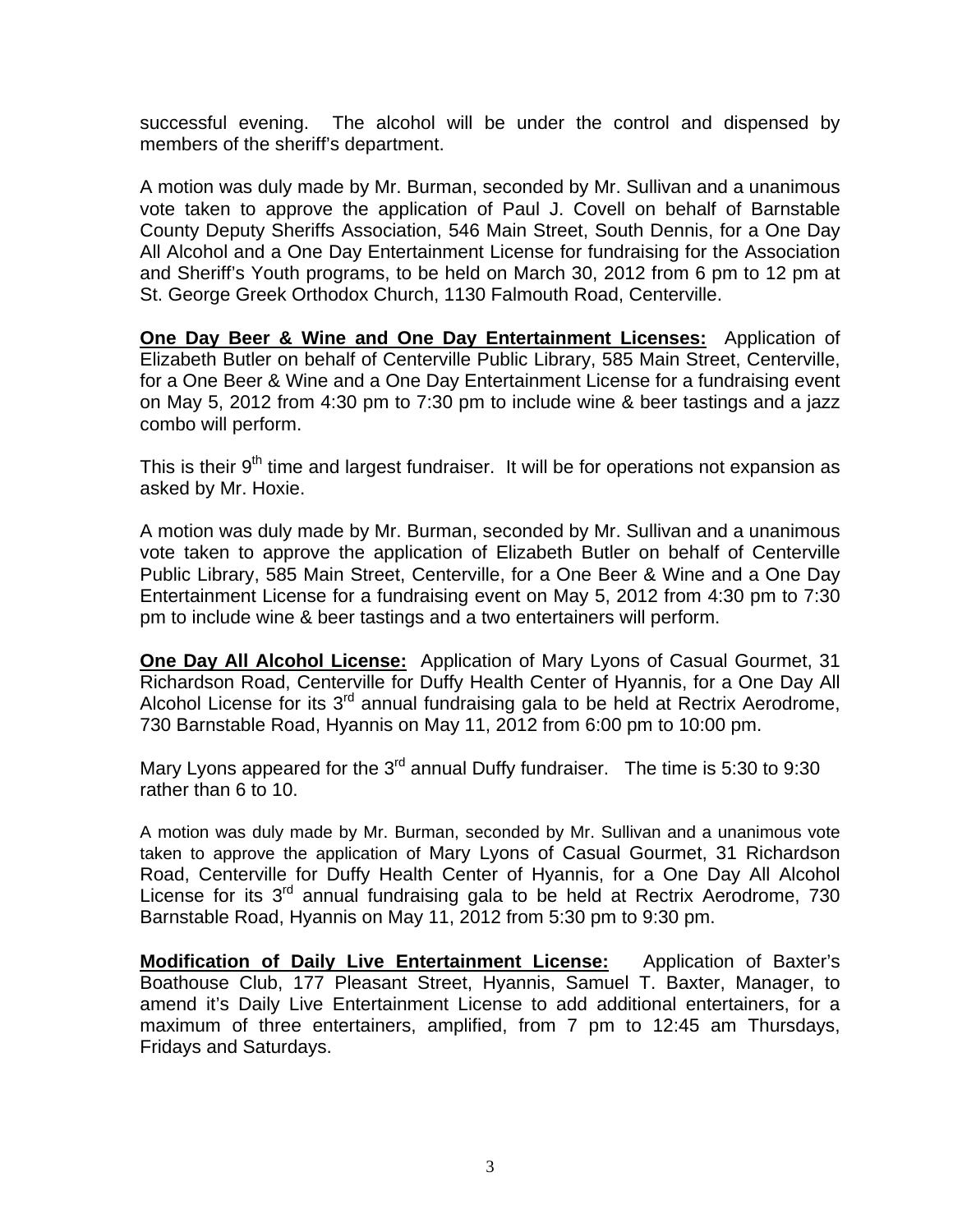Attorney Spillane appeared for Baxter's. Carol Hill has been playing there for 35 years; the request is to expand the band to allow a couple of guitar players Thursdays, Fridays and Saturdays. The applicant understands it is his responsibility to check the noise level outside and monitor it so there would be no problems. They request up to 3 entertainers total at a time.

Mr. Burman expressed concern about the music traveling over water. Mr. Spillane stated it will be inside only using the existing stage area. Mr. Baxter knows the noise level is on him to control. There are doors he can close. Mr. Sullivan also confirmed the number would not be above 3 entertainers.

A motion was duly made by Mr. Burman, seconded by Mr. Sullivan and a unanimous vote taken to approve the application of Baxter's Boathouse Club, 177 Pleasant Street, Hyannis, Samuel T. Baxter, Manager, to amend it's Daily Live Entertainment License to add additional entertainers, for a maximum of three entertainers, amplified, indoors from 7 pm to 12:45 am Thursdays, Fridays and Saturdays.

**Change of Manager:** Application of Beech Tree Cantina, LLC d/b/a Beech Tree Cantina, 599 Main Street, Hyannis, for a Change of Manager from Matthew P. Conley to Caitlyn E. Sweeney.

Attorney Steven Pizzuti appeared for the change of manager at the Beech Tree Cantina, LLC. Caitlyn Sweeney will be the new manager with the Board's blessing. She has experience as a manager at the Naked Oyster and Islander's at Crosby Boat Yard. She is a teacher in the Barnstable School system. It has worked smoothly in the past – especially in the summers. She is TIPS certified and familiar with the Town and State regulations. It will open Sunday to the public; they have been doing dry runs with staff and a police department function. Mr. Hoxie heard it was a rousing success.

A motion was duly made by Mr. Burman, seconded by Mr. Sullivan and a unanimous vote taken to approve the application of Beech Tree Cantina, LLC d/b/a Beech Tree Cantina, 599 Main Street, Hyannis, for a Change of Manager from Matthew P. Conley to Caitlyn E. Sweeney.

**New Class II Auto Dealer License:** Application Ana Paula Faria, d/b/a G Motors, 417A & B Yarmouth Road (vehicle storage) & 431B Yarmouth Road (office), Hyannis, MA for a New Annual Class II Auto Dealer License, hours of operation to be Mon – Fri, 8 am to 5 pm, Saturday 10 am to 2 pm. Maximum of 19 vehicles total on premises, not to exceed 12 vehicles parked outdoors. No washing of vehicles on site; no repair of vehicles on site.

Ms. Faria appeared with the current owner. Mr. Gualberto stated it is the same license he holds now. Ana Paula has worked with him for a year at the premises. It will not change. Mr. Burman stated he has reservations as we have so many licenses out right now with expansion of the Class I licenses and all the Class II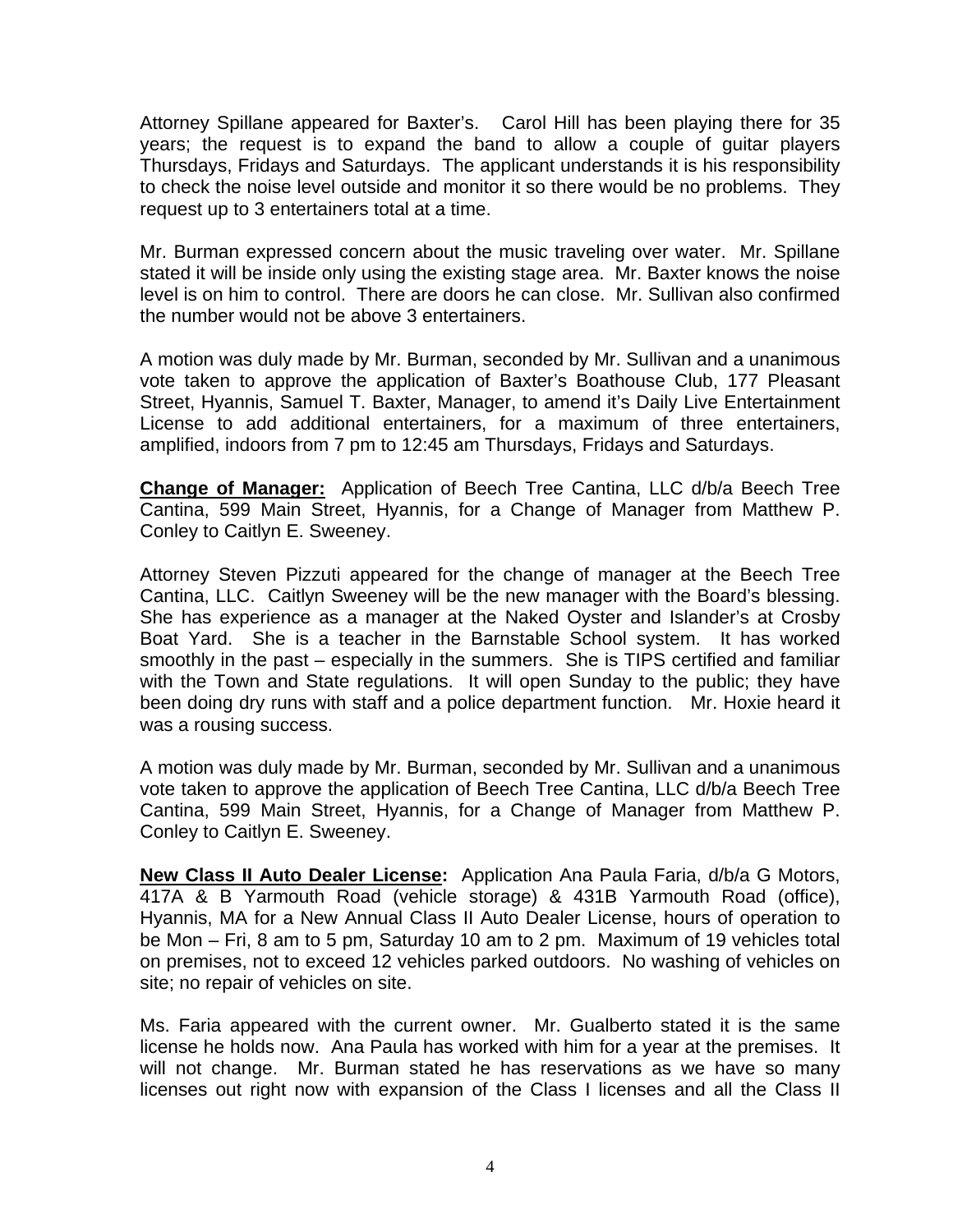licenses we have. His understanding is that there are a lot of consumer complaints. Mr Gualberto stated he has been operating there for 2 years with no problems or complaints. Mr. Burman is concerned with the narrowness of the parking lot and the street at that location. Mr. Sullivan stated he has been there several years, the place has been run well. It is really just a change of owner with him as Manager.

A motion was duly made by Mr. Burman, seconded by Mr. Sullivan and a unanimous vote taken to approve the application of Ana Paula Faria, d/b/a G Motors, 417A & B Yarmouth Road (vehicle storage) & 431B Yarmouth Road (office), Hyannis, MA for a New Annual Class II Auto Dealer License, hours of operation to be Mon – Fri, 8 am to 5 pm, Saturday 10 am to 2 pm. Maximum of 19 vehicles total on premises, not to exceed 12 vehicles parked outdoors. No washing of vehicles on site; no repair of vehicles on site. Mr. Sullivan stated the limitations will have to be strictly adhered to.

**New Non-Live Entertainment and Games License:** Application of Oshane Brown, d/b/a Big O's Gaming Lounge, 769 Iyannough Road, CC Mall Unit W133A, Hyannis, Oshane Brown, Manager, for a New Non-Live Entertainment License for 20 games. The games are Wii and Play Station XBox games. Individuals will pay to play the games for increments of time.

Mr. Brown appeared for his application for a gaming lounge at the Mall. He stated it offers all the latest technology. They have approval from the Mall and would like to open by April  $15^{th}$ . Mr. Hoxie asked how they charge – they will charge \$3.50 for 15 minutes. They have all sorts of games. Mr. Hoxie asked about age limits – Mr. Brown stated they will be separated by M games – it tells you right on the game what ages it is for. Mr. Burman asked if there is a possibility of setting up for gambling? Mr. Hoxie stated it is not gambling at all. Mr. Geiler stated the kids today want the new games – it is amazing what they can do with these games. Mr. Geiler stated it is no different from an arcade. Mr. Hoxie stated there was one in Bell Tower Mall. Mr. Brown stated these are all games of skill, not games of chance. Mr. Hoxie stated it is good training for hand coordination – we could be helping future doctors in there.

A motion was duly made by Mr. Burman, seconded by Mr. Sullivan and a unanimous vote taken to approve the application of Oshane Brown, d/b/a Big O's Gaming Lounge, 769 Iyannough Road, CC Mall Unit W133A, Hyannis, Oshane Brown, Manager, for a New Non-Live Entertainment License for 20 games. The games are Wii and Play Station XBox games.

Mr. Brown asked if it was possible to get a lower rate on the license fee? He also asked about amending it in future. Mr. Hoxie stated he would have to come back for any amending of the license.

# **New Annual All Alcohol Common Victualler License, Daily Live and Non-Live Entertainment Licenses:** Application of Prova Brazil Steakhouse, LLC, d/b/a Prova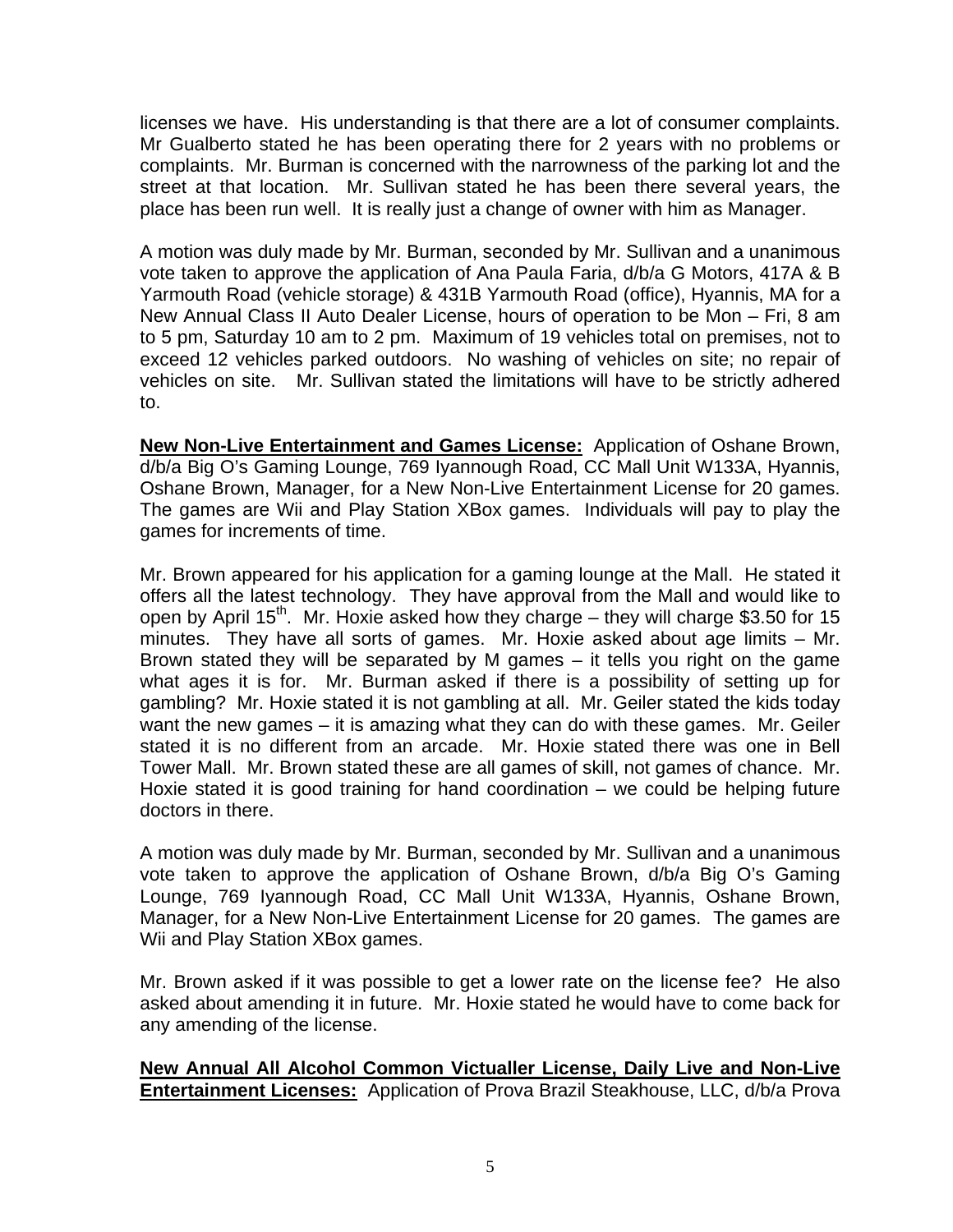Brazil Steakhouse, 415 Main Street, Hyannis, MA, Fabio Soriano De Oliveira, Manager, for a New Annual All Alcohol Common Victualler License: Premises at 415 Main Street, Hyannis consists of a 3,370 sq ft fenced-in outside service/patio area with a bar of 21 seats, 21 tables with 84 seats and 11 lounge seats – access to which is the main entrance on Main Street with alternate emergency exit to the east; one two-story structure, 1<sup>st</sup> floor of which has a kitchen with dishwasher room, walkin cooler, storage & mop rooms & grill area, 219 sq ft men's & 275 sq ft ladies' restroom, 2,010 sq ft dining room with 33 tables & 136 seats, 560 sq ft dining/entertainment area with 9 tables & 36 seats, 533 sq ft bar area with 25 seats & 25 standees, 66 sq ft foyer & 190 sq ft area with occupancy of 20. Total patron service/access area sq footage is 3,853. Access to  $1<sup>st</sup>$  floor is by main entrance and French doors leading to/from bar area on north side of bldg. Two additional emergency exits on east side of bldg. Kitchen/service entrance & service entrance to the rear, both on west side of bldg.  $2<sup>nd</sup>$  floor: offices, restrooms & storage only. Maximum exterior occupancy of 145 including 116 seats, 8 shift employees & 21 standees at patio bar. Maximum interior occupancy is 290 including 225 seats, 20 shift employees & 45 standees and/or patrons waiting to be seated. Maximum occupancy total for indoor and outdoor service is 435, 341 of which are seats. Restaurant open 8 am to 1 am. Also requesting live entertainment for up to 4 entertainers, dancing (560 sq ft dance floor), non-live entertainment and 4 t.v.'s, all from 11 am to 12:45 am daily. Six tables of 4 seats ea. Will be removed during live entertainment and/or dancing.

Attorney Dan Creedon appeared for this application. Mr. Burman declared there might be a conflict of interest – he does not think it will be a conflict; Mr. Creedon and Mr. Hoxie had no problem with him sitting at the hearing. Fabio De Oliveira appeared as the proposed Manager and Marcello Mallegni, a principal. Attorney Creedon explained that this is a year round all alcohol common victualler license with live entertainment. This property has been vacant for months. They are doing a nearly \$2 million renovation. First Cape Venture Realty Trust acquired the property in 1998. This property has a very central location in Hyannis. It is a good anchor property which intends to stay for more than one or two seasons. It is a large property. There is a 35 – 40' dramatic ceiling. There is a large patio bar. It is one of the first properties on Main Street with a patio dining area. There will be a patio bar, lounge seating and table seating. The inside is over 3,800 sq ft. The manager now runs a successful painting business – Eagle Painting. It is basically running itself now, so he can dedicate himself to this operation full time. He understands his responsibilities. Attorney Creedon stated it turned out not to be true that he had no experience with alcohol service/restaurants – he has worked for 8 years for the Jamiel family at Christine's and Ardeo's. Mr. Mallegni, going back 30 years had experience in Italy as well as here in the restaurant business. He is an importer and distributor of stone. He has worked with many restaurants. Dave Colombo is a friend and consultant on this project. They also have another consultants to use as resources. They have assembled a management team. The chef has 6-7 years experience, bar manager has experience for 7 years; front end manager is a retired state trooper and a bar manager with extensive experience at the Roadhouse. Their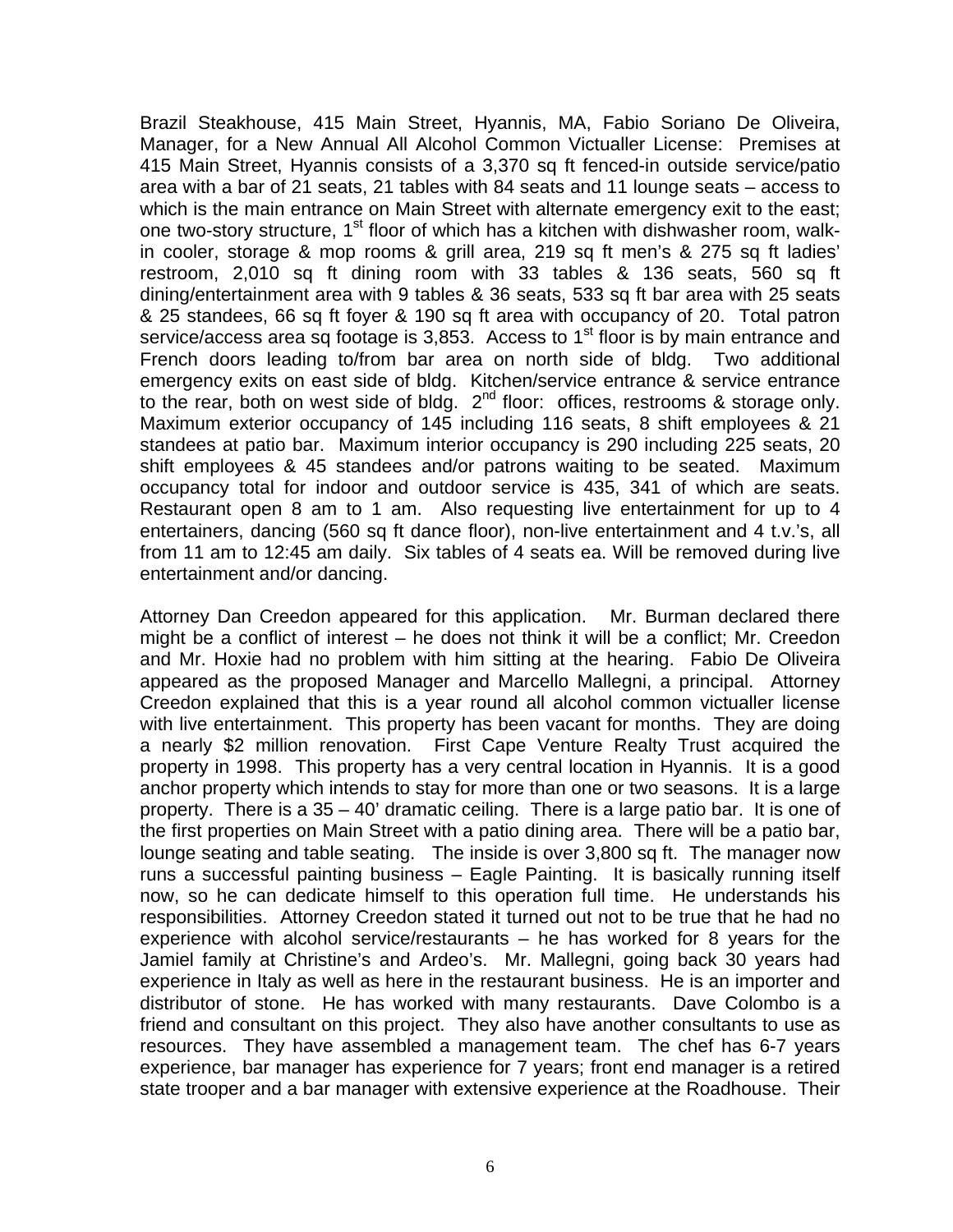game plan is to have this team to support Mr. De Oliveira as Manager. Mr. Mallegni has seen a succession of short lived restaurants qt the location- they want this to be a stable operation that lasts. It will be a destination property. The exterior is completely renovated and period correct – also removed inside. Limited breakfast service, full lunch and dinner service. The menu concept is Italian and Brazilian. It will be upscale but delivered at a reasonable price. In the past there were either with a price point too high. Mr. Creedon stated they will have cameras throughout the property, technical security camera at the door and the newest swipe system for ID's. Mr. Creedon thanked Mr. Geiler, Mr. Scali, Ms. Ade for their help working on the application. Mr. Hoxie asked if this will be a nightclub or restaurant. Mr. Creedon stated it will be a restaurant. Mr. Hoxie asked how they will monitor the entertainment. He stated it will be inside and also non-live and T.V.'s. There will be no amplification that he is aware of on the outside patio. Mr. Hoxie asked when dinner service will end. He was told 10 pm. Entertainment continuing to 12:45. The seating has all been approved by the Building Commissioner. Mr. Hoxie asked about the winter when it gets slow – will they close for "renovations?" Mr. Creedon stated they will be open. Mr. Hoxie asked about the type of entertainment. Mr. Creedon conferred with his clients. He then stated it will be predominately live entertainers or low level recorded music. No karaoke or club type situation. Mr. Hoxie asked what type of entertainment and who will it attract? Mr. Creedon stated like The Roadhouse, The Black Cat, Five Eighty Six Main. They applied for up to 4 entertainers. Mr. Hoxie stated that this Authority has experience with places that found after time it was more lucrative to have other kinds of entertainment than they started with. The Authority will embrace a fine dining restaurant with entertainment but as soon as it turns into a night club or police activity occurs caused by the number of people or type of music the entertainment license will not stand. Mr. Creedon stated his clients fully understand this. There will be an element of consistency and accountability to Mr. Mallegni. He does not want to have those types of problems. Mr. Hoxie stated it is hard after the restaurant service closes when the people are looking for a rowdy nightclub. Mr. Creedon stated it will not be that and the Authority of course has the recourse of calling them in to revoke the approval of the entertainment. Mr. Burman asked about the security for the 435 occupants. Mr. Creedon stated their staff includes a retired state trooper as part of the management team as well as their waitstaff. Mr. Burman asked what would happen on a Saturday night with over 400 people leaving at 1 am? Mr. Creedon stated that is not what this is intended to be. The seats are 290. He is not representing that there will be big bouncers because they do not believe they need that. Mr. Burman stated they went to a seminar 6 months ago and the amount of fraudulent ID's presented is amazing; and when everyone starts to leave at once the numbers seem to be huge. Mr. Sullivan stated the winter season will not be busy and he has some of the same concerns expressed by Mr. Hoxie. Mr. Burman asked for a definition of a restaurant as opposed to a nightclub. Mr. Geiler stated that you know one when you see one, and that several things raised red flags but they have talked extensively with the applicants, attorney, landlords, owners. There are 96 at the bars – not the kind of fine dining he would like to go to - that seems to be a lot of people for a fine dining atmosphere. He did say he understood that the applicants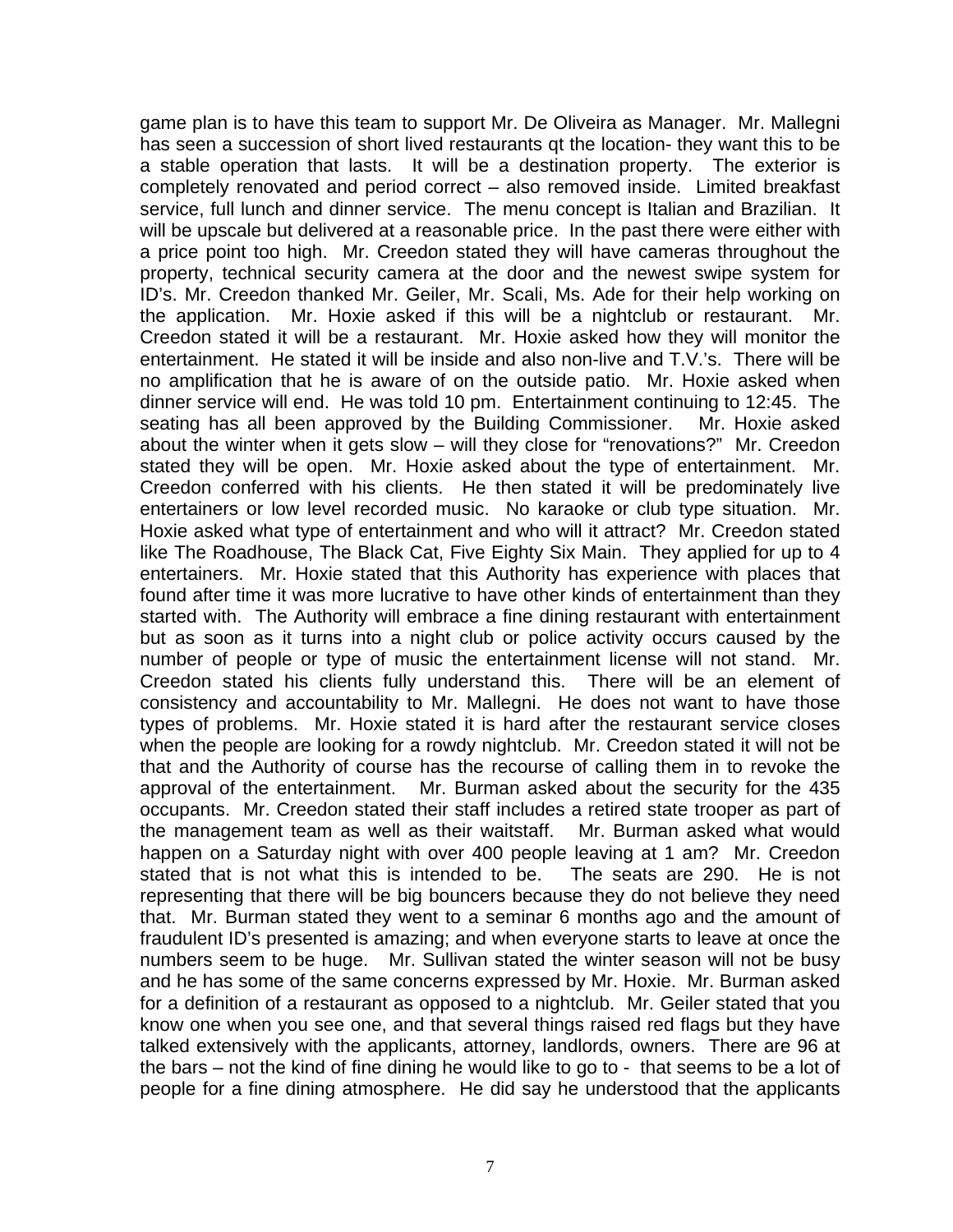believe they can make it work. What will the menu be after 10 pm? After conferring with his clients, Mr. Creedon stated appetizers - lighter fare. Mr. Geiler stated it will morph into a nightclub. Mr. Hoxie stated we just want to be sure not to allow a rowdy nightclub. We've had this before and it just didn't work out – especially in the winter weekends when things were slow. Mr. Geiler asked if Historic approved the patio yet. Fabio stated it has been approved. He asked how they will contain the noise from 100 people outside there. Stating that the buzz at an outside bar would be a lot more than just at tables. Do the applicants have any thoughts as to controlling that noise? 21 bar stools and another 25 standing around the bars. Mr. Creedon stated the inside bar is segregated from the outside bar. He does understand the concern for that area. He asked the owner and manager about that area. Fabio stated it will remain open unless it is very slow and then they will close the bar. They have talked to the school, library and neighbors close by and across the street. They have cleaned up the area and there will be a light post between the two buildings so the police department can watch the alleyway between buildings. They have spoken to the neighbors. Attorney Creedon stated after conferring with his clients that they propose to run that bar from noon to 10 or 11 at night. Regarding the 116 seats outside, Mr. Sullivan asked about when it would be open off season. They stated it will not be open off-season. Mr. Creedon stated Mr. De Oliveira needs to really monitor the noise outside. There will be no music out there. If there are any complaints then of course it would have to be limited somehow. He said the ordinary din of people eating and talking will be what it is. It will depend on the number of people. Mr. Geiler asked if they will serve food at the bar and Mr. Creedon said yes, absolutely. He then asked what the door charge will be…there will not be a "cover charge." Attorney Creedon said that he had made an error stating that in the application. Lt. Murphy stated he does not see any issues if they run this business the way they have proposed it and it would be a benefit to Main Street if it operates the way they have proposed it. He said that if it changes to how some of the other Main Street venues are, there could be some issues. Mr. Hoxie said it looks like a well thought out plan the way they have proposed it. He then stated the Authority will take immediate action if there is a problem. The 1<sup>st</sup> thing we would do would be to limit the entertainment hours. After a public hearing we could limit the entertainment to 11 pm with no appeal of our decision – that is how we really control the time after 11 pm. Before 11 is another matter – we'd have to address that through appropriate means such as police action needed, etc. for disturbances. With the information provided us and approval of seating from the Building Commissioner it appears they should be allowed to proceed. Mr. Burman stated he has great reservations about the amount of seating – to start with he thinks we should cut back their seating by about 100 from a control point of view; he thinks everyone would be a lot happier. If it works out a couple months into the operation then we could discuss an increase to what the Building Commissioner feels is o.k. Mr. Creedon stated the objection he would have on behalf of his client is that it is 4,000 sq. ft. building; to leave a part of it unused is inefficient and aesthetically confusing to patrons to have empty areas. He would hope we could give them the benefit of the doubt and using their authority later if need be. He thinks limiting them before they start is not a good idea. Until we see evidence otherwise, they request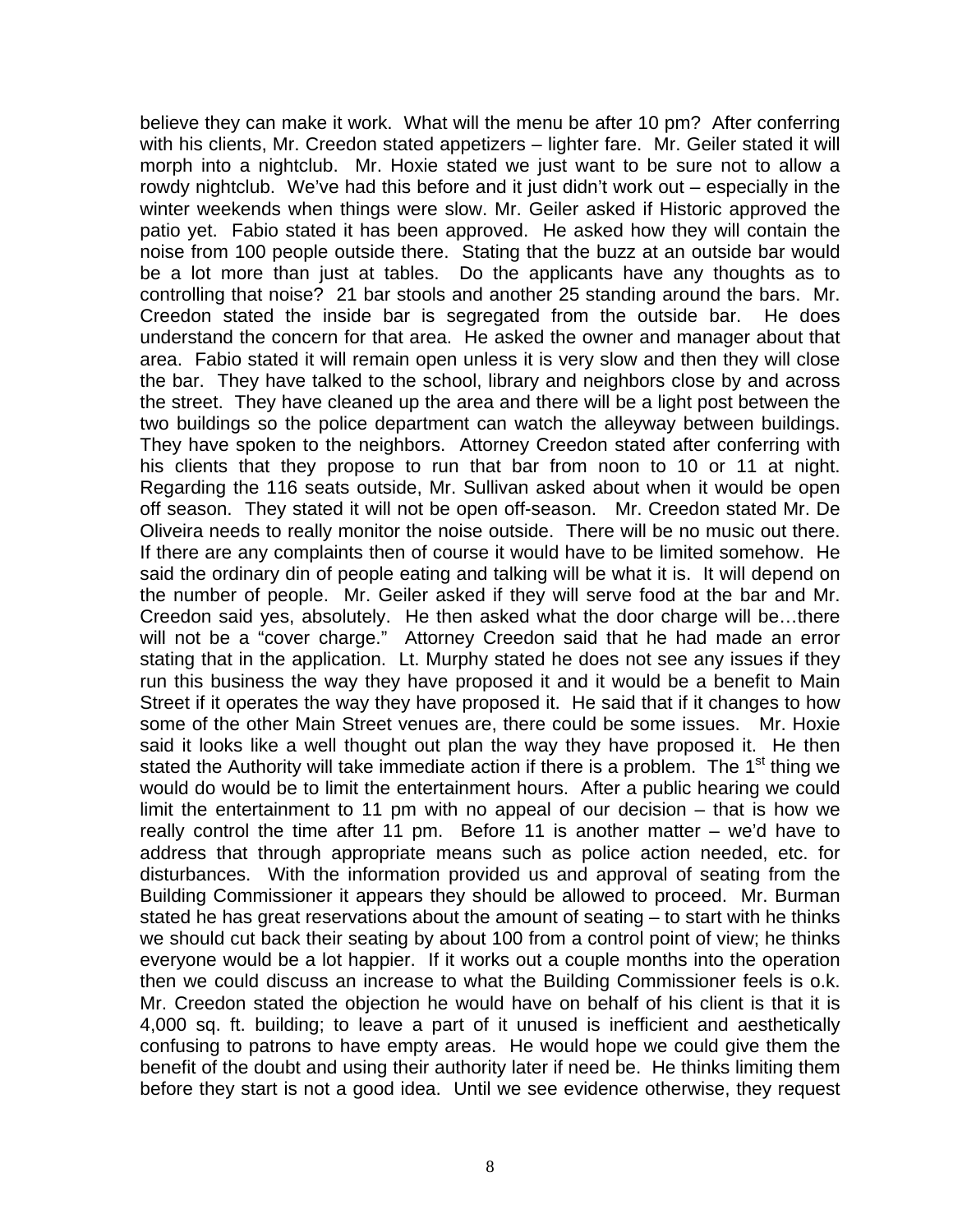to use the full extent of the facility as it has been renovated. Mr. Burman stated he is still concerned that it would take too long to correct a complaint. Mr. Creedon believes the management would correct a mistake immediately. Mr. Geiler stated that an upscale place would constantly check with the neighbors to make sure they are not bothered by anything going on there. He stated there is room for potential negative aspects for the neighbors. Having said that the neighbors and many others are in support of this – liking how it looks and what is proposed. Officer Maher suggests what they are proposing is what he believes Mr. De Oliviera will do. He suggested that if they plan to make any change in the entertainment they come to the Board of the police department first to mitigate it turning into something we do not want it to be. Attorney Creedon stated we might want to condition the entertainment license that way. Mr. Burman stated both applicants are good people, who will be trying to run a good operation. They have done a magnificent job on the property. Mr. Sullivan stated he is satisfied with the operation as presented. The applicants have heard what they need to hear about the concerns. Mr Geiler stated the dialogue goes for us at the Licensing Office as well – we are open every day and we are free to go to for what is permitted and not permitted and the pitfalls. Mr. Hoxie stated a restriction could be done on the license very promptly if there was enough evidence and it was causing police activity to limit the entertainment to 11 pm.

A motion was duly made by Mr. Burman, seconded by Mr. Sullivan and a unanimous vote taken to approve the application of Prova Brazil Steakhouse, LLC, d/b/a Prova Brazil Steakhouse, 415 Main Street, Hyannis, MA, Fabio Soriano De Oliveira, Manager, for a New Annual All Alcohol Common Victualler License as printed as printed with the reservation that the licensee is aware of the Licensing Authority concerns and avail themselves of any help they need if they want to change their concept in any way.

Mr. Hoxie wished them good luck on this venture and asked when they felt they would be ready to go to be operational – Attorney Creedon said they are hoping for May. Mr. Burman stated it takes at least six weeks at the ABCC. Attorney Creedon thanked the Board and Liaison officers.

**New Seasonal Common Victualler License:** Application of Cynthia J. Oliver, d/b/a Lobstahs, 569 Main Street, Unit D12, Hyannis, Cynthia J. Oliver, Manager, for a New Seasonal Common Victualler License, the hours of operation to be 10:00 a.m. to 6:00 p.m. with seating at tables outside for 18. Continued from 3/12/12.

Ms. Oliver said she has no entertainment and no alcohol. It will be an outdoor business – takeout place…lobster rolls, stew, etc. It is next to the hot dog place. There is no seating inside. Mr. Hoxie asked if there is an awning in case of rain. There is an awning over the window and umbrellas for the seating. They hope to open mid to late April.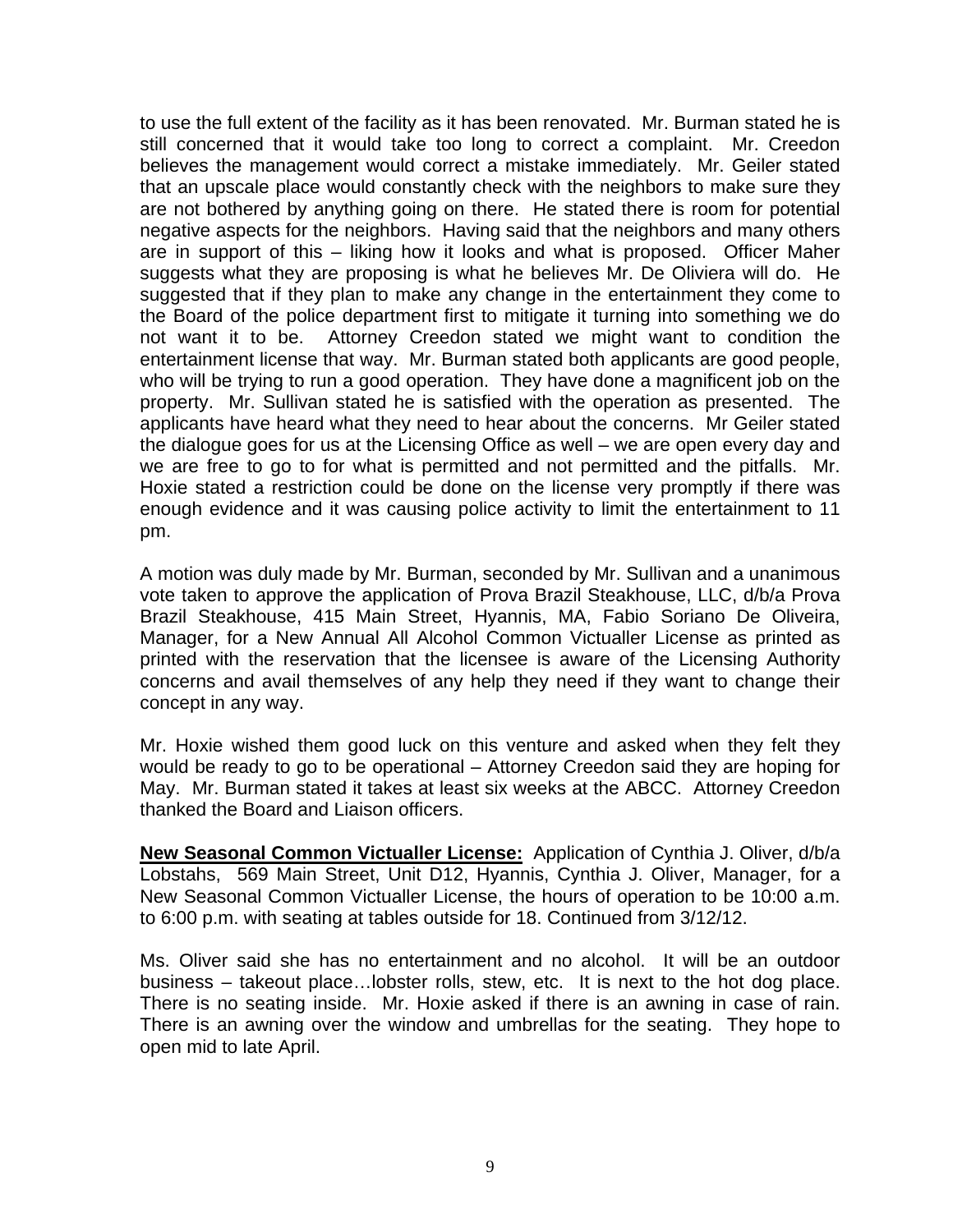A motion was duly made by Mr. Burman, seconded by Mr. Sullivan and a unanimous vote taken to approve the application of Cynthia J. Oliver, d/b/a Lobstahs, 569 Main Street, Unit D12, Hyannis, Cynthia J. Oliver, Manager, for a New Seasonal Common Victualler License, the hours of operation to be 10:00 a.m. to 8:00 p.m. with seating at tables outside for 18. Mr. Geiler stated they may need an additional sign – they should consider that as well as the storefront is set back.

**Changes to Chapter 502 Junk Dealer Regulations:** Hearing requested by the Barnstable Police Department, which has identified as an issue, and has requested the Licensing Authority consider adoption of changes to the regulations for Secondhand Dealers and Collectors as outlined in Chapter 502, Sections 4C&D, and 6E&F as follows: 4C. An individual digital photograph will be taken of each item purchased as defined under regulated property section 1-E. The photograph will be stored electronically, and are subject to the same record keeping requirements as listed in section 6-A. Copies of the photographs will be transmitted to the police department weekly, and are subject to the same rights of inspection as listed in section 8.

4D. The licensee shall cause to be transmitted electronically to the Barnstable Police Department on a weekly basis, a copy of all transactions recorded in the ledger on the form provided. If, during the preceding week such Secondhand Dealers or Secondhand Collectors has taken no articles in, he/she shall make out and deliver to the Police Department a report of such fact.

6E. Consignment: Any of the items listed in 502-1 that are taken under "consignment" where the licensee, dealer, consignor or consignee receives any type of gain, profit, trade of property, or the recovery of expenses shall be considered regulated property and shall be reported according the established regulations.

6F. The sale or purchase of "gift cards", store credit cards and gift certificates for other than face value is prohibited.

Mr. Hoxie read the proposed changes to the rules and regulations. Officer Maher stated that there were over 1,094 transactions in sold items in one small timeframe; in that same time there was over \$200,000 in items reported stolen in Barnstable. The secretary for the detectives prepared a binder for a month – the electronic reporting works very well. Others in the police department can look at it. There are a few who don't report electronically and considering the money they generate, Officer Maher does not think it is not too hard to ask them to report electronically. He stated that photos of items taken in a lump do not work – they need to be photographed individually. That information needs to be sent right away so BPD can match up any stolen items. On the consignment issue - they are asking that if there is a profit it is a sale and must be recorded. On 6F, after talking with Town Attorney, they will remove the request for 6F at present.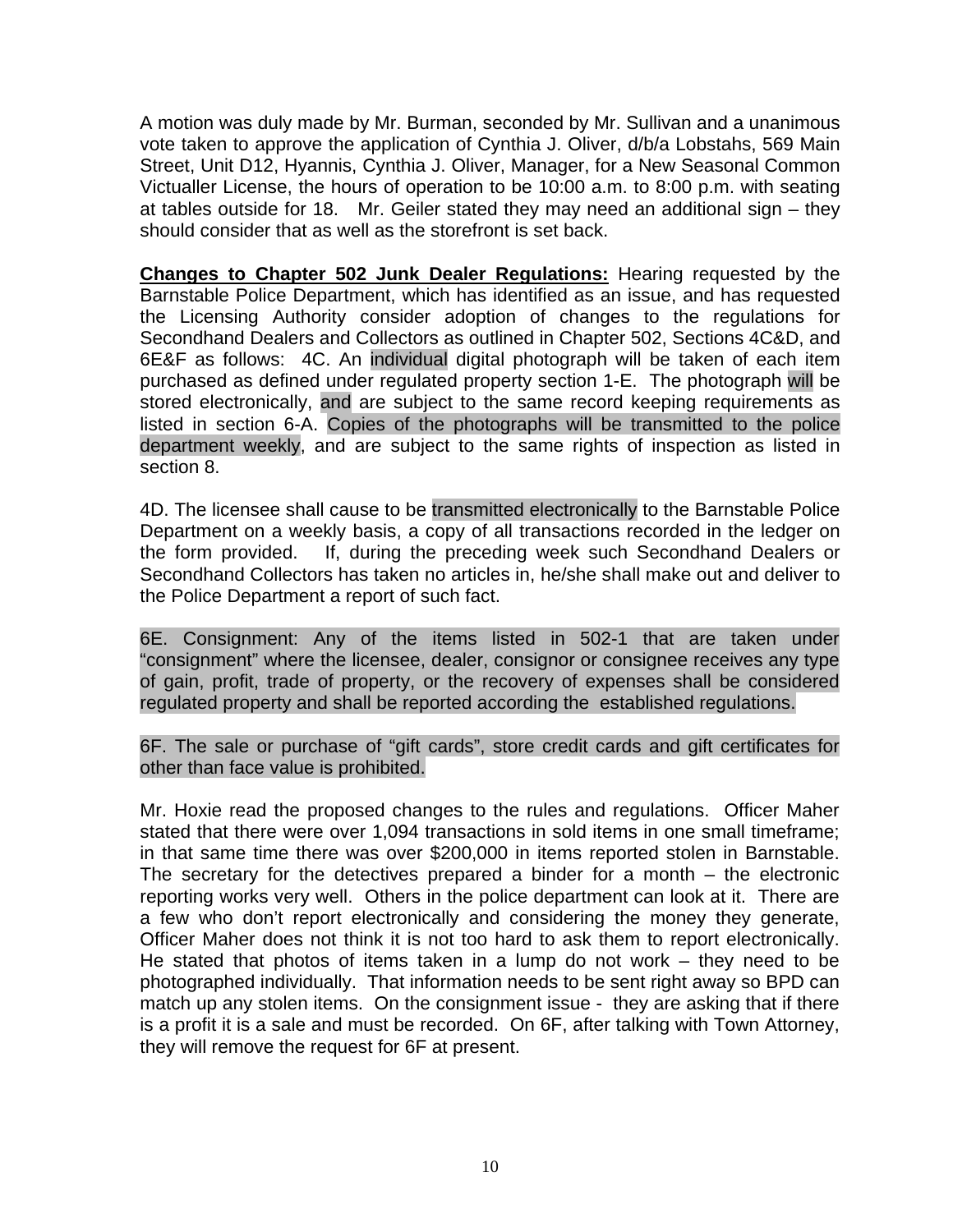Mr. Geiler stated the hearing notice was published with all of these changes. It would go into effect in 30 days after advertising.

A motion was duly made by Mr. Burman, seconded by Mr. Sullivan and a unanimous vote taken to adopt the changes as written except for 6F.

**Show Cause Hearing Re-opened:** Due to a request from Judith Eldredge, the Licensing Authority is re-opening its Show Cause Hearing for Auto Smart, LLC, Daryl Fietz, Manager, 202 Yarmouth Road, Hyannis, MA, which hearing was called for January 9, 2012 for failure to return her deposit or otherwise make her whole under MGL c. 140, §58 (c) (1) (v) (8) despite her returning the vehicle to Auto Smart, LLC for mechanical issues and higher loan payments. That hearing was closed as the Licensing Authority was advised that Ms. Eldredge was satisfied with the resolution of the matter. The Licensing Authority may cancel, suspend, revoke or further condition this Class II Auto Dealer License.

Mr. Scali stated this hearing is a matter from some months ago. The settlement supposedly reached in the hallway was acceptable to Ms. Eldredge so she chose not to go forward at that time. The agreement subsequently fell apart. Ms. Eldredge asked the Licensing Authority to reopen the hearing.

Mr. Scali stated that he then received a message this morning from Ms. Eldredge that this matter has been settled for \$805.00. He said he had encouraged her to come forward this morning with her complaint but she did not. He would have encouraged further discussion.

Mr. Burman asked if there have been other complaints – Mr. Scali stated there was another one which was also settled. Mr. Burman asked if we should summon him again. Mr. Hoxie asked that this matter be continued to April 9, 2012 for him to be present to respond to Licensing Authority concerns.

**Show Cause Hearing:** Show Cause Hearing for Cape Cod Precious Gems & Coins, 48 Iyannough Road, Hyannis, MA, Carl Marchetti, Manager, for revocation of its Junk Dealer License as a result of information presented to the Licensing Authority by Detective Sgt. John Murphy of the Barnstable Police Department at the December 7, 2009 Licensing Authority Hearing for failure to comply with the Town of Barnstable Rules and Regulations under Chapter 502 regarding non-reporting of items purchased for sale, that it purchased items which appear on a list of stolen property, and a determination that Mr. Marchetti is an improper person to hold a Junk Dealer License, to show cause why its Junk Dealer License should not be permanently revoked. Continued from 8/10/11, 2/14/11, 6/20/11, 9/19/11. Along with this hearing, the renewal/non-renewal of the Junk Dealer License for 2011-2012 will be determined. Attorney Atwood's Office advised they were still in Court for 9/24/11 but the matter should be wrapped up for the 10/24/11 hearing. Request was made to continue this hearing to 10/24/11 and today it was continued to January 30,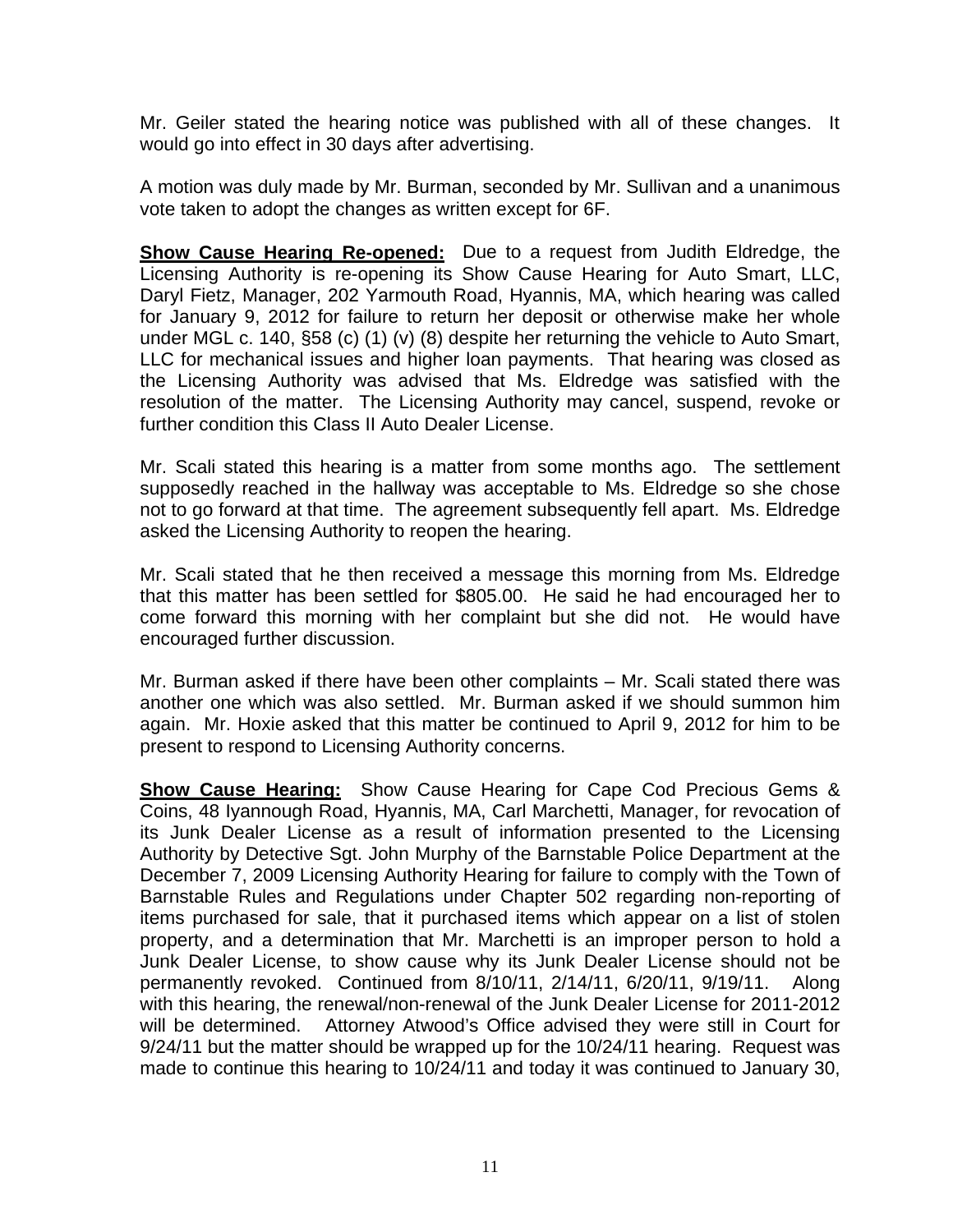2012 as the prior Licensee is still in Court. Per request of Licensee's attorney, this hearing was continued to March 26, 2012.

No-one appeared for, nor did anyone call about this hearing. Mr. Hoxie asked that this matter be continued to the June 25, 2012 hearing as it is still in Court.

#### **Renewals:**

# **The following renewals have been submitted without any changes from the previous year for Licensing Authority approval.**

A motion was duly made by Mr. Burman and seconded by Mr. Sullivan and a unanimous vote taken to approve the Common Victualler All Alcohol License renewals listed below:

#### **Common Victualler All Alcohol:**

Gringo's, 577 Main Street, Hyannis Blue Water Grille, 213 Ocean Street, Hyannis Spanky's Clamshack & Seaside Saloon, 138 Ocean Street, Hyannis Harbor Point Restaurant, 156 Harbor Point Road, Cummaquid The Paddock Restaurant, 20 Scudder Avenue, Hyannis Fresh Ketch, 460 Main Street, Hyannis Mattakeese Wharf Restaurant, 271 Millway, Barnstable Raw Bar on Ocean Street, 230 Ocean Street, Hyannis The Dockside, 110 School Street, Hyannis Trader Ed's, 11 Willow Street, Hyannis Kian n' Rylee's, 561 Main Street, Hyannis

A motion was duly made by Mr. Burman and seconded by Mr. Sullivan and a unanimous vote taken to approve Common Victualler Wine & Malt License renewal listed below for Cooke's Seafood but to hold that for the Cape Cod Melody Tent until we receive their entertainment license information to approve them at one time.

#### **Common Victualler Wine & Malt:**

Cooke's Seafood, 1120 Iyannough Road, Hyannis

Cape Cod Melody Tent, 21 West Main, Hyannis (alcohol only until schedule finalized) per Mr. Burman hold this one until the entertainment schedule is in and approve both then.

A motion was duly made by Mr. Burman and seconded by Mr. Sullivan and a unanimous vote taken to approve the Seasonal Innholder All Alcohol License renewal listed below: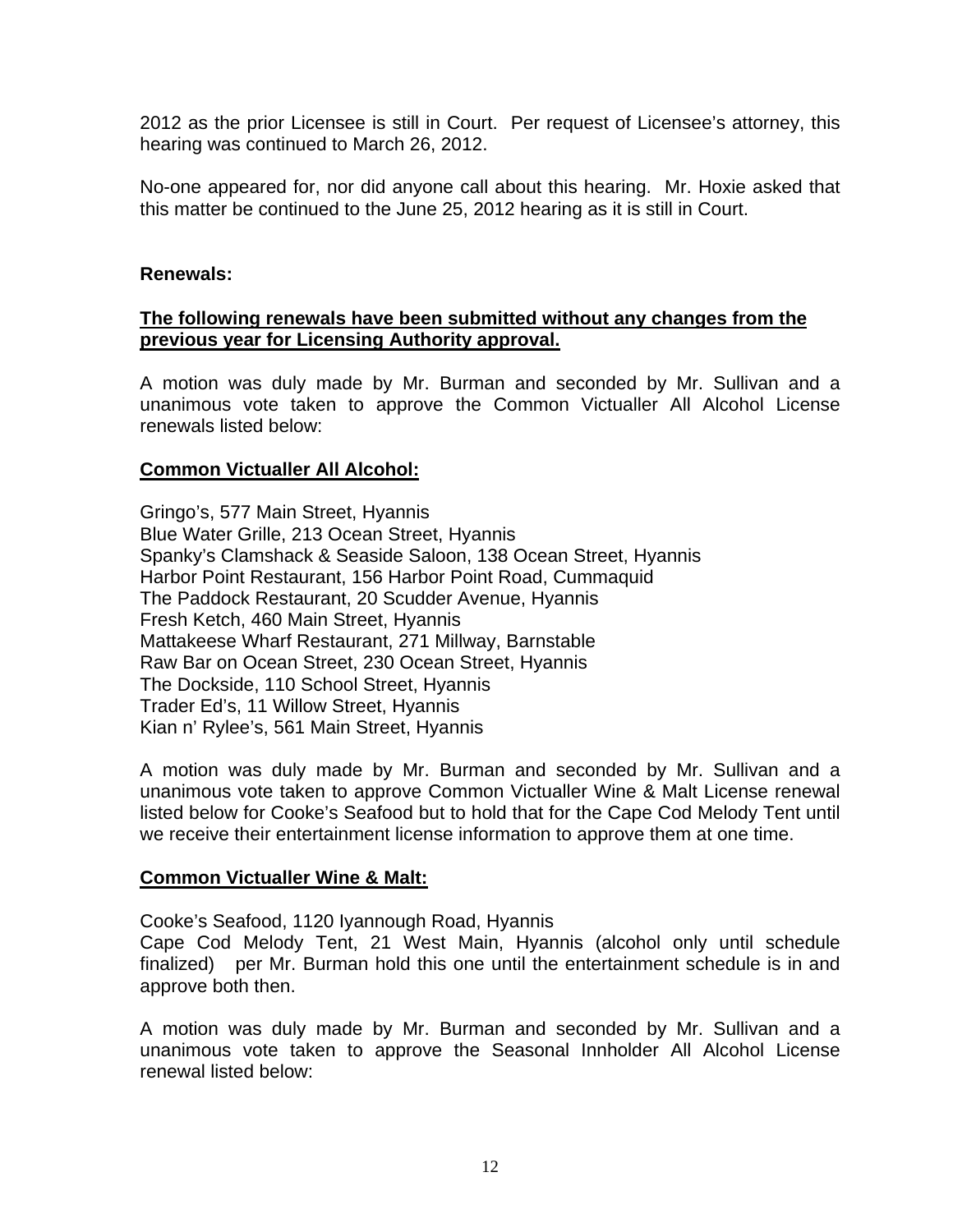# **Innholder All Alcohol:**

Hyannis Inn Motor Hotel, 473 Main Street, Hyannis

A motion was duly made by Mr. Burman and seconded by Mr. Sullivan and a unanimous vote taken to approve the Seasonal Club All Alcohol License renewals listed below:

# **Club All Alcohol:**

Cotuit Highground, 31 Crocker Neck Road, Cotuit Baxter's Boathouse Club, 177 Pleasant Street, Hyannis The Beach Club, 27 Long Beach Road, Centerville

A motion was duly made by Mr. Burman and seconded by Mr. Sullivan and a unanimous vote taken to approve the Daily Live Entertainment renewal listed below:

# **Daily Live Entertainment:**

Blue Water Grille, 213 Ocean Street, Hyannis Baxter's Boathouse Club, 177 Pleasant Street, Hyannis The Paddock Restaurant, 20 Scudder Avenue, Hyannis Fresh Ketch, 460 Main Street, Hyannis Mattakeese Wharf Restaurant, 271 Millway, Barnstable Raw Bar on Ocean Street, 230 Ocean Street, Hyannis Trader Ed's, 11 Willow Street, Hyannis The Beach Club, 27 Long Beach Road, Centerville

A motion was duly made by Mr. Burman and seconded by Mr. Sullivan and a unanimous vote taken to approve the Daily Non-Live Entertainment renewals listed below:

# **Daily Non-Live Entertainment:**

Gringo's, 577 Main Street, Hyannis Blue Water Grille, 213 Ocean Street, Hyannis Fresh Ketch, 460 Main Street, Hyannis Hyannis Inn Motor Hotel, 473 Main Street, Hyannis The Dockside, 110 School Street, Hyannis Trader Ed's, 11 Willow Street, Hyannis

A motion was duly made by Mr. Burman and seconded by Mr. Sullivan and a unanimous vote taken to approve the Video Games renewals listed below:

# **Video Games:**